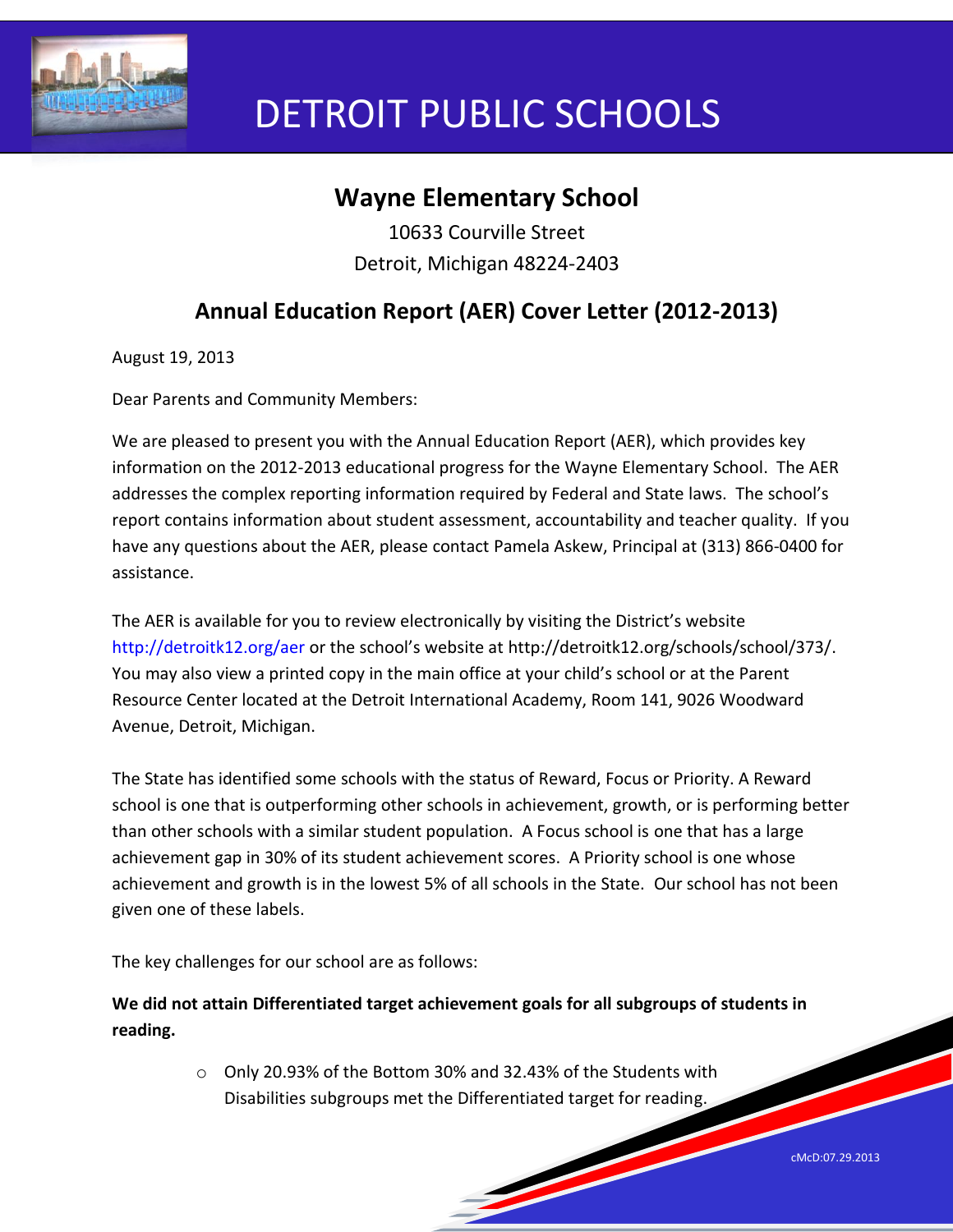**We did not attain Differentiated target achievement goals for all subgroups of students in writing.** 

 $\circ$  Only 0.0% of the Bottom 30% subgroup met the Differentiated target for writing.

**We did not attain Differentiated target achievement goals for all subgroups of students in mathematics.** 

> o Only 0.0% of the Bottom 30% subgroup met the Differentiated target for mathematics.

**We did not attain Differentiated target achievement goals for all subgroups of students in science.** 

> $\circ$  Only 0.0% of All Students; 0.0% the Bottom 30%; 0.0% of the African American and 0.0% of the Students with Disabilities subgroups met the Differentiated target for science.

**We did not attain Differentiated target achievement goals for all subgroups of students in social studies.** 

> $\circ$  Only 0.0% of the Bottom 30% and 3.23% of the Economically Disadvantaged subgroups met the Differentiated target for social studies.

We are actively working to address our Michigan School Scorecard issues, accelerate student achievement and close persistent gaps in achievement.

Student performance in Science, Social Studies, and Writing will be the focus for the 2013 school year and addressed beginning with the implementation of the 2012-2013 Extended Year school program. Wayne's traditional school year will be extended by four weeks. During this time, strategic and targeted instruction will provide students with strategies on how read and comprehend complex text, and use multiple forms of writing to demonstrate understanding. In addition, student support will continue beyond the classroom with the fall implementation of Wayne School's Super Saturday program and continuation of the after-school tutoring program. Using data, gap analysis, and Individual Development Plans, students will attend these enrichment programs based on the areas that show their greatest need(s).

The focus for Science improvement will stem from the instructional support and use of the Inquiry Process, Inquiry Analysis and Communications, Quality Questioning, and writing Scientific Explanations. Students will use depth of knowledge skills to investigate scientific topics based on the big ideas in Science.

Page 2 of 7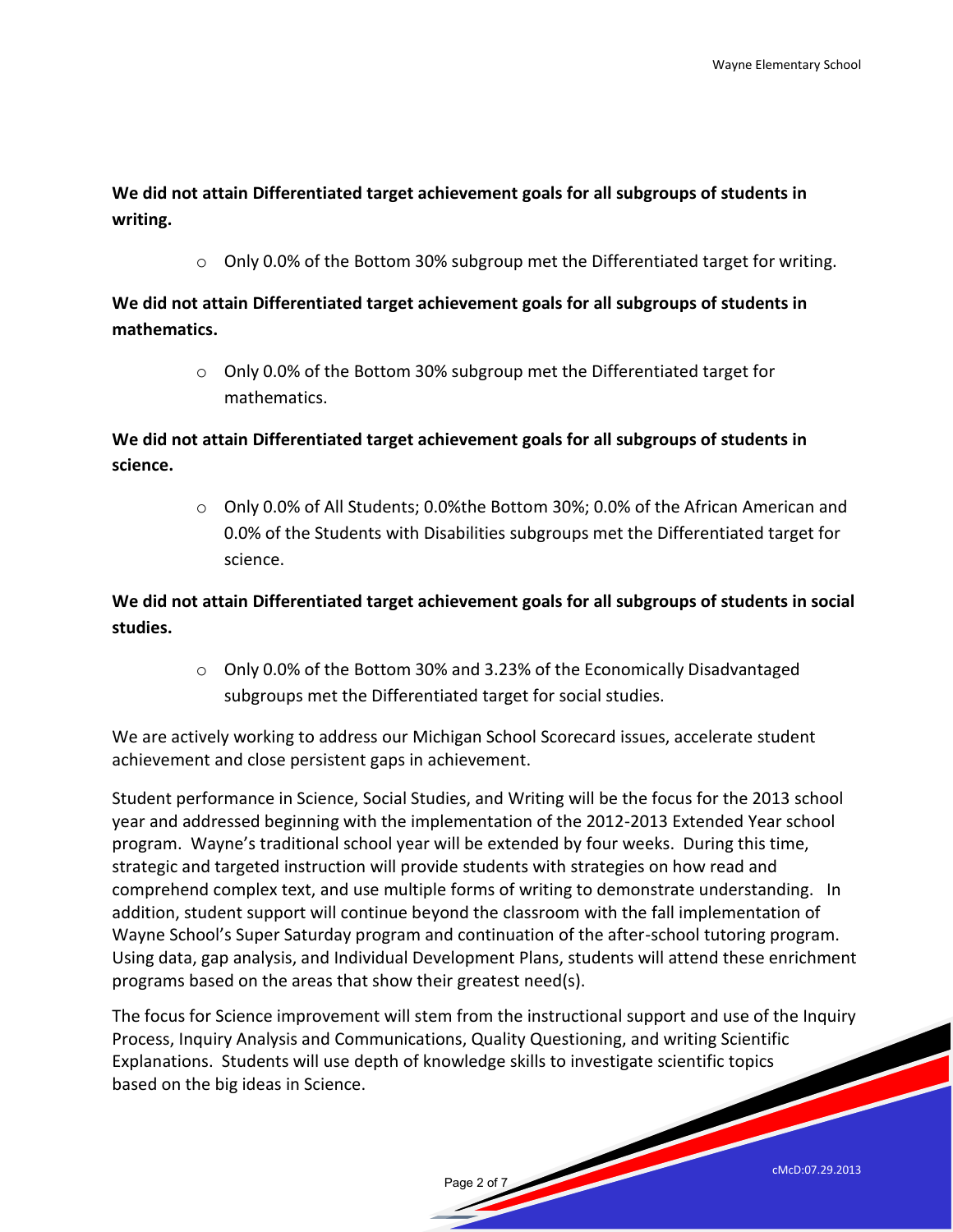The Social Studies program will be immersed in project-based, expeditionary learning. Students will explore their environment locally, nationally, and globally through teacher lead activities based on district curriculum. Differentiated and direct instruction will be used to provide students with the skills and strategies necessary to build a solid foundation in global citizenship. Students who need intensive instruction tailored to address specific weaknesses will be assigned a school service assistant. All instruction will be align with district curricula, evidence-based, and targeted specifically to student weaknesses determined by performance on multiple measures.

The writing program will focus on using the Four Square method, which allows students to interact with the writing process using visual supports and instructional scaffolds. Students will receive differentiated instruction that will equip them to become writers of multiple genres, especially argumentative writing. This understanding will be continually strengthened and expanded throughout their educational experiences.

Wherever possible, supplemental instruction and additional staff will be incorporated into, but not interfere with the student's participation in regular classroom activities and learning. The use of formative and summative assessment practices will be employed to identify when students struggle and provide immediate intervention.

#### **Parent Involvement**

Parents and guardians provide student knowledge that coupled with high quality; rigorous classroom instruction ensures students receive a quality education. School staff and parents will continue to work together to increase the learning experiences for all students. Parents and guardians are involved in educating students by:

- 1. Sending students to school on time every day,
- 2. Allowing students to receive a full day of instruction by limiting early pick-ups,
- 3. Volunteering at the school to support learning in the classroom, lunchroom, and on the playground,
- 4. Participating in monthly parent meetings,
- 5. Participating in the collection of perception data by completing surveys,
- 6. Attending scheduled parent-teacher conferences to stay informed on student progress,
- 7. Flexible about how we gather input from parents;
- 8. Feedback will not be limited to committees or meetings.
- 9. Parents and teachers at every grade level will provide parents with concrete activities families can implement to reinforce learning at home.
- 10. Provide parents with information about the Michigan School Scorecard and the consequences it may have for their children and school.
- 11. Conduct meetings with parents to discuss the meaning of the Michigan School Scorecard results, the state accountability system, and how to understand data to improve school programs, instruction and the resources required for change.

Page 3 of 7

12. Be sure that the school communicates information about AYP to parents in a language and a format that they can understand.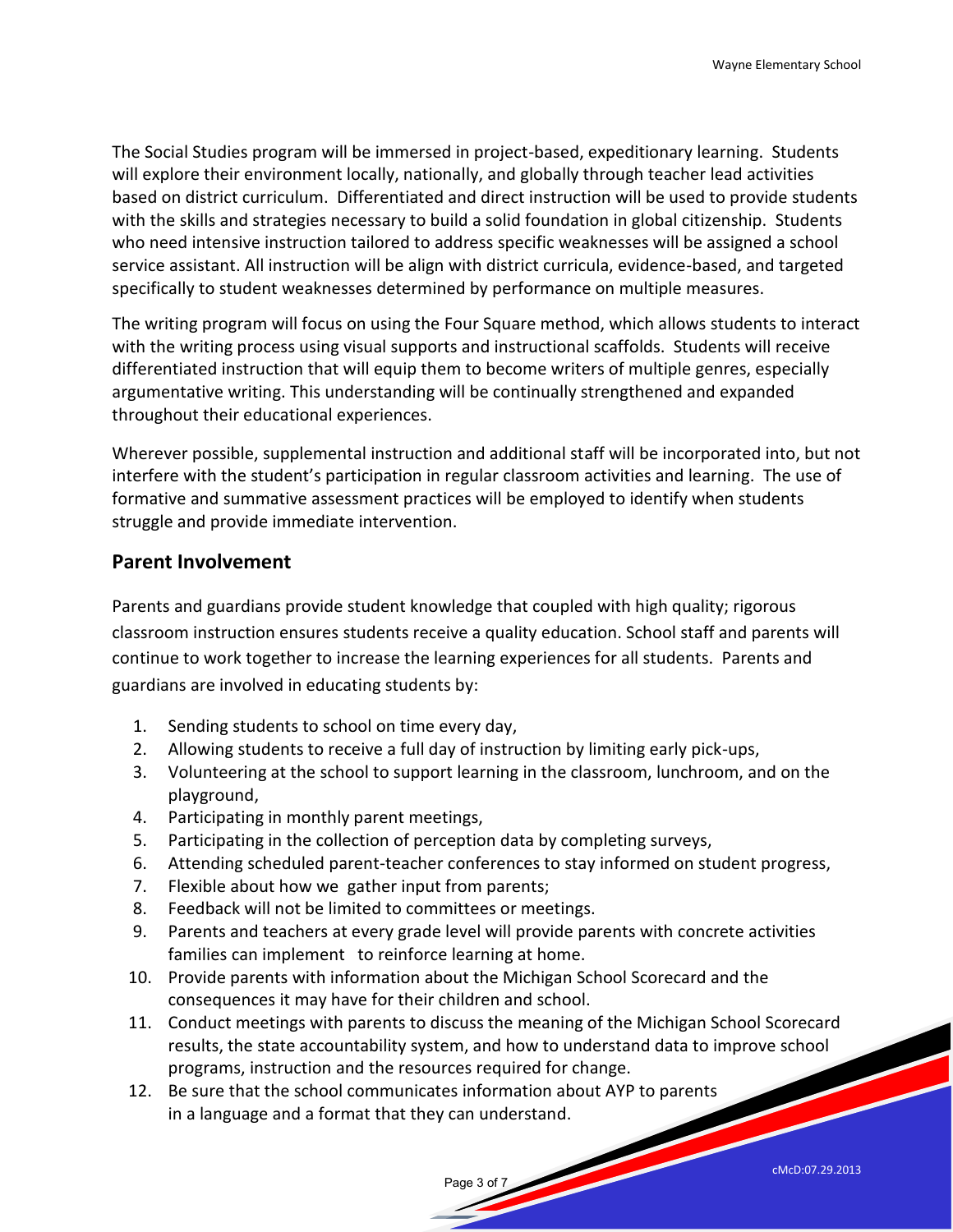- 13. Be proactive. Encourage parents to work with community leaders and citizens in discussing the kinds of resources and the quality of education necessary for a school to meet the Michigan School Scorecard expectations.
- 14. Conduct an audit and analysis of each school based programs and resent in a parentfriendly format on such indicators as:
	- − past student assessments;
	- − socio-economic status;
	- − levels of parental involvement;
	- − quality and competency of teachers;
	- − special student needs such as health and social service support;
	- − instructional interventions such as preschool programs, after-school offerings, tutorials;

State law requires that we also report additional information.

#### **Process for Assigning Pupils to the School**

During the 2011-2012 school year, Detroit Public Schools implemented the "Open Enrollment Initiative." This initiative allows students to elect to attend any Detroit Public School without being required to live within the boundary for that school. The "Open Enrollment Initiative" does not apply to the Examination High Schools or Application Schools. Parents may enroll their child(ren) in the school of their interest as long as the school has not reached capacity for their particular grade. Enrollment preference is given to students who live within the boundary of a school.

It should also be noted that transportation will not be provided for students who select a school outside of the boundary of their home school. "Open Enrollment Initiative" resources can be found on our website at: [http://detroitk12.org/resources/prospective\\_students/](http://detroitk12.org/resources/prospective_students/)

#### **School Improvement Status**

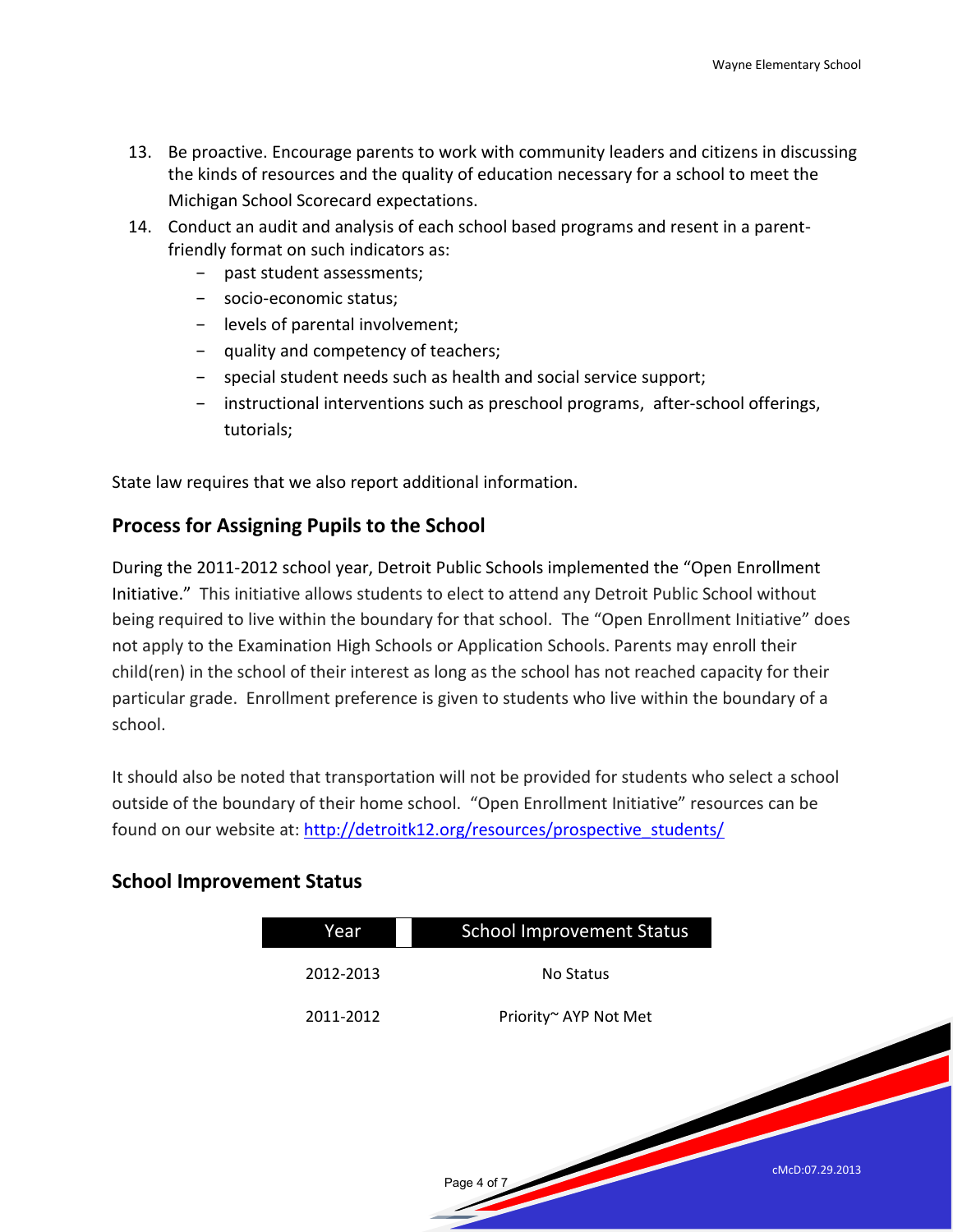### **Detroit Public Schools' Core Curriculum:**

Consistent with the Detroit Public Schools 2013-2017 Strategic Plan, there are aggressive plans to accelerate the rate of student achievement and to ensure that students graduate with the academic and social skills necessary for success in college and the workplace.

#### **Specific curriculum actions are based on the District's strategic plan to:**

- I. Broaden Services to Address Student Needs
- II. Support Parents and Families
- III. Offer Broad/High Quality Programs
- IV. Improve Customer Service
- V. Create Safe Learning Environments
- VI. Transform Central and School based services to serve customers better
- VII. Improve Technology
- VIII. Minimize the Impacts of Change
	- IX. Foster School-Based Leadership
	- X. Celebrate and Promote Success
- XI. Ensure Fiscal Stability
- XII. Improve Attendance and Discipline

The "Neighborhood-Centered, Quality Schools," Strategic Plan, is available online at [http://detroitk12.org/content/wp-content/uploads/2013/03/Strategic\\_Plan\\_DRAFT-FINAL.pdf](http://detroitk12.org/content/wp-content/uploads/2013/03/Strategic_Plan_DRAFT-FINAL.pdf)

#### **Access to the Core Curriculum**

The instructional strategies and grade level expectations are aligned to the State standards and the NAEP. This represents the core curriculum, which is supported by the texts, materials, computer software and other school level resources used daily in the classrooms. All of the professional development activities are aligned to the core curriculum.

The implementation is a process delineated in the District Plan. This plan serves as the framework for each school's academic achievement plan.

The frequent monitoring of the implementation of these plans are conducted by the school diagnostic visits, review of the benchmark assessments, use of the teacher evaluation tool and adherence to the pacing calendar.

The variances from the State Plan can be found in the grade level expectations, which are also aligned to the higher standards of NAEP.

Page 5 of 7

cMcD:07.29.2013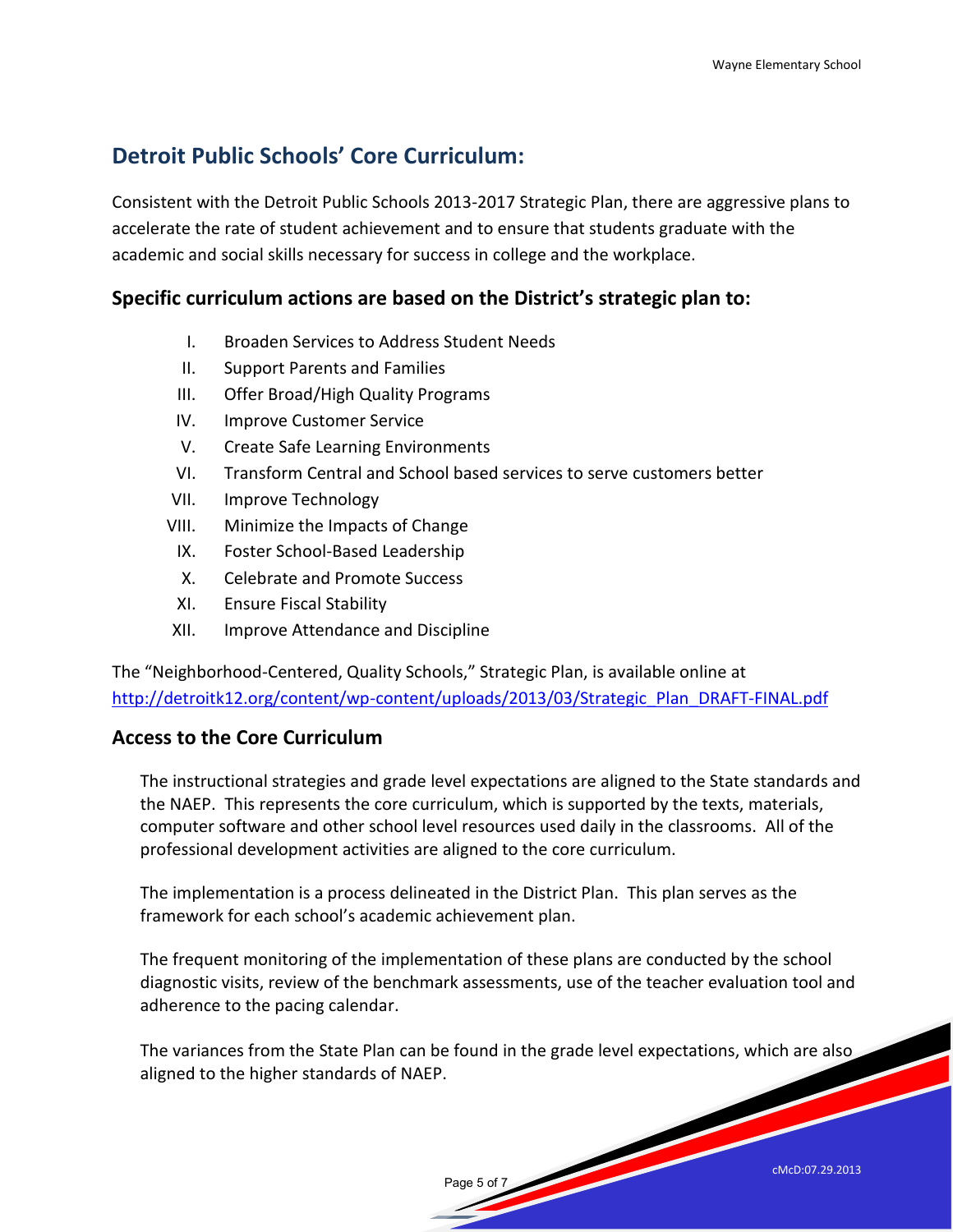cMcD:07.29.2013

#### **Access to the Core Curriculum (Continued)**

Parents/Guardians are offered classes to increase parenting skills, early childhood literacy, adult literacy and GED. During the school year, the Regional Parent Resource Center is a vehicle for parents and other community members to participate in regular and on-going informational and participatory sessions focused on curriculum and instruction. Learning Village (an online instructional management system), Web updates and semi-annual progress reports are a means to disseminate achievement information to educators. Parents will have the opportunity to monitor students' progress, including attendance, through **Parent Connect** in the Fall.

Detroit Public Schools Core Curriculum is currently under revision. Pacing Charts and Curriculum guides will be posted to the Division of Teaching and Learning under the Leadership page of our website in the near future.

#### **Parent Engagement**

- Use the technology portal for parents to view daily lessons and to communicate with teachers.
- $\clubsuit$  Implement and follow through with the parent contracts.
- $\clubsuit$  Use the Parent Resource Center to engage parents in innovative workshops and sessions that are practical and will result in parent support to students at home.

#### **Student Achievement Results**

Aggregate Student Achievement Results and Detroit Public Schools Quarterly NWEA~MAP Reading and Mathematics reports for Wayne Elementary School can be found on the Detroit Public Schools' web page at the Research, Evaluation and Assessment site at [http://detroitk12.org/data/rea/.](http://detroitk12.org/data/rea/) The following reports are available:

Page 6 of 7

- District Profile Report
- Combined School Profile Reports
- Individual School Profile Reports
- Adequate Yearly Progress (AYP) Reports
- Michigan Accountability Scorecard Report
- Annual Education Report